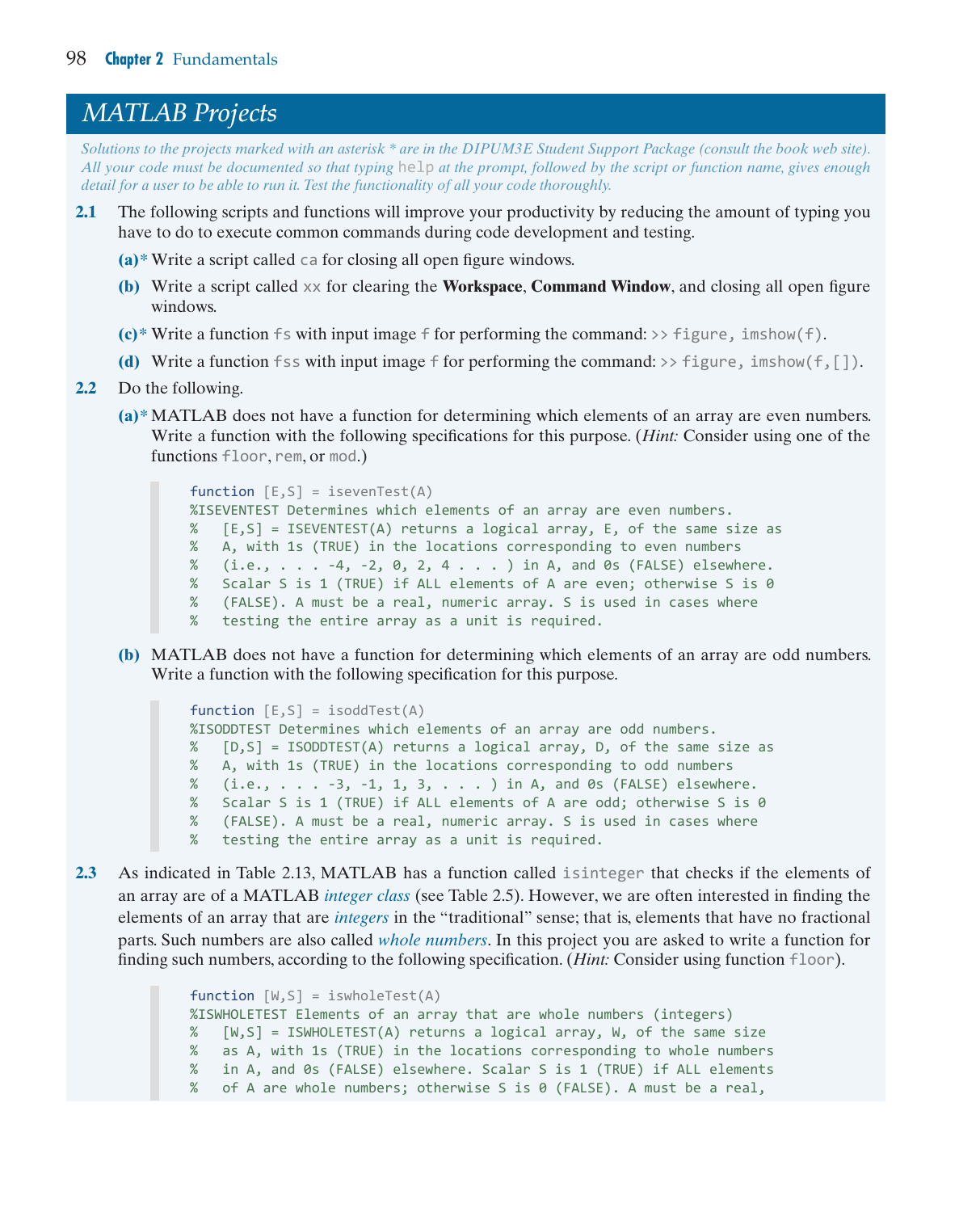```
% numeric array. S is used in cases where testing the entire as a
% unit is required.
```
**2.4** You may need a utility program in various parts of the book for masking regions in an image.

**(a)\*** Write a function with the following specifications to be used for this purpose (do not use loops).

```
function R = mask(M, N, r, c, m, n)%MASK Creates a binary image mask.
% R = mask(M,N,r,c,m,n) creates an M-by-N binary image mask with zeros
% in the background and 1s in a rectangular m-by-n region with top,
% left corner at coordinates (r,c).
```
- **(b)** Read the image rose512.tif and use mask to generate an image the same size as the original, but containing only the rose without the stem. (*Hint:* Consider using the Toolbox function impixelinfo to interactively determine the values needed for mask.)
- **2.5** The purpose of this project is to compare the performance of loop-based and vectorized code. In the following,  $M = N = 1000$ ,  $r = c = 100$ , and  $m = n = 500$ .
	- **(a)** Modify the function mask from Project 2.4 using for loops with space allocation. Call the new function maskLoopsSA.
	- **(b)** Modify maskLoopsSA by removing the code used for allocation. Call this function maskLoopsNSA.
	- **(c)** Use the function timeit to time the functions mask, maskLoopsSA, and maskLoopsNSA using the parameters shown above. List the individual times for these three functions. List the ratio of each of the times of the two loop function with respect to the time for mask.
- **2.6** Do the following:
	- **(a)** Write a function for generating grayscale test images, based on the following specifications. (*Hint:* Consider using function iswholeTest from Project 2.3, and MATLAB functions checkerboard, rand, and randn.)

```
function f = testImage(type, param)%TESTIMAGE Generates gray scale test images.
% F = TESTIMAGE(TYPE,PARAM) generates a grayscale image of size M-by-N
% and class double. TYPE is a string, and PARAM is a vector of
% parameters, as described below:
%
% TYPE PARAM DESCRIPTION
% 'checkerboard' [M,N,n] Checkerboard image of
% size M-by-N, with each square of size
% m-by-n pixels. Note: Both M N must be % and the match of the divisible by 2n: otherwise the % and % and % and \frac{1}{2} divisible by 2n: otherwise the % and % and % and % and % and % and % and % and % and % and % and % a
                                 divisible by 2n; otherwise the
% checkerboard will not make sense.
% 'unoise' [M,N] Image of size M-by-N whose pixels
% are uniformly distributed random<br>% are uniformly distributed random<br>mumbers in the range [0.1].
                                 numbers in the range [0,1].
% 'gnoise' [M,N] Image of size M-by-N whose pixels
% are random numbers drawn from a<br>% are randard normal distribution (i
                                 standard normal distribution (i.e., a
% normal(Gaussian) distribution with
                                 mean of 0 and standard deviation
% equal to 1).
% 'vstripe' [M,N,n] M-by-N black image with a white,
% centered, vert stripe n pixels wide.
```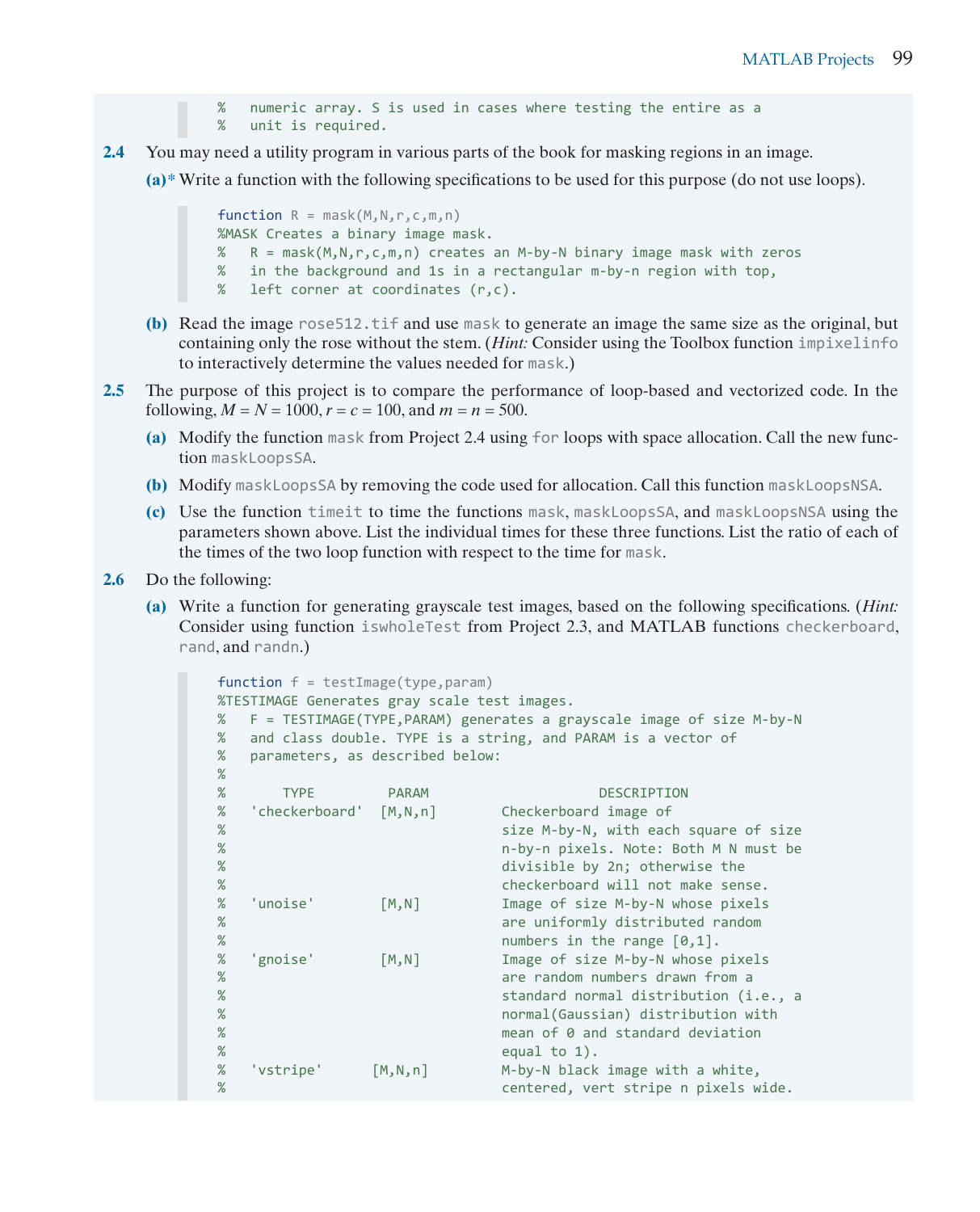```
% n cannot exceed N.
% 'hstripe' [M,N,n] M-by-N black image with a white,
% centered, horiz stripe n pixels wide.
                      n cannot exceed M.
```
**(b)**\* Generate and display each image type for  $M = N = 512$  using parameters of your choice.

- **2.7\*** As we discussed in Section 2.4, function imfinfo can be used to obtain information about an image. However, this function expects its input to be a file name or URL location. Often we are interested in numerical information about an image being processed.
	- **(a)** Write a function with the following specifications for obtaining such information. Use structures, and keep in mind that some fields of the structure can have more than one value:

```
function info = myimageinfo(f)%MYIMAGEINFO Numerical information about an image.
% INFO = MYIMMAGEINFO(F) extracts numerical information from image F
% and outputs it using the following structure forms. In general, F
% can be of size M-by-N-by-P, with P > = 1 (for example, for RGB
% images, P = 3).
% 
% info.rows = number of rows in the image.
% info.cols = number of columns.
% info.planes = the number of image planes.
% info.max = maximum value of each image plane as a 1xP vector.
% info.min = minimum value of each image plane as a 1xP vector.
```
- **(b)** Read the image ballerina-rgb.tif. Apply function myimaginfo(f) to it and print out the results.
- **2.8** Repeat Project 2.7 using cell arrays.
	- **(a)** Your function should be called myimageinfoC(f) and have the following specifications.

```
function infoC = myimageinfoC(f)
%MYIMAGEINFOC Numerical information about an image.
% INFOC = MYIMAGEINFOC(F) extracts numerical information from image F
% and outputs it using the following cell array forms. In general, F
% can be of size M-by-N-by-P, with P >= 1 (for example, for RGB images,
% P = 3).
% 
% infoC\{1\} = number of rows in the image.
% infoC\{2\} = number of columns.
% infoC\{3\} = the number of image planes.
% infoC{4}(I) = maximum value of each image plane, I = 1:P.
% infoC{5}(I) = minimum value each image plane, I = 1:P.
```
- **(b)** Read the image ballerina.tif from the DIPUM3E Images folder. Apply function myimageinfoC(f) to it and print out the results.
- **2.9** Two-dimensional plots. Part of this project is intended to give you training in looking up MATLAB documentation topics with which you may not be familiar.
	- (a)\* Plot the 1-D function  $g_1(x) = \sin(x) + \sin^3(x)$  from 0 to  $2\pi$ . Your plot should have the following characteristics: (1) 200 points; (2) a solid red line with a weight of 2 points; (3) the axes must be tight; (4) the horizontal axis should be labeled *x* (radians); (5) the vertical axis should be labeled  $\sin(x)$ <sup> $\gamma$ </sup> +  $\sin(x)$ <sup> $\gamma$ </sup>3; (6) the font should be Arial, of size 16 points; and (7) the title of the plot should be "A Plot Within a Plot".